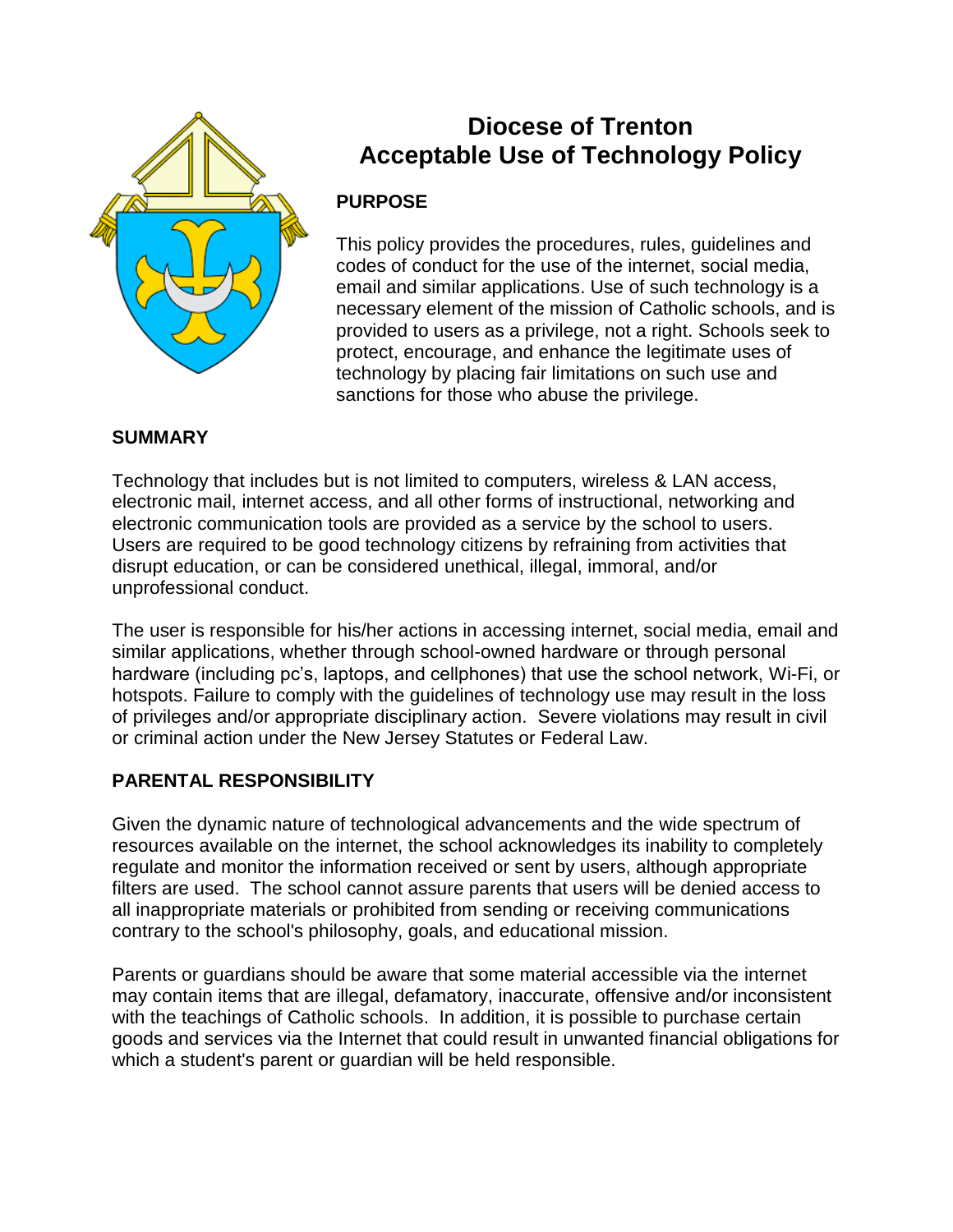#### **GUIDELINES**

- Access to computers, networks and devices within the school network is a privilege and must be treated as such by all users.
- The network will be used solely for the purpose of research, education, and school-related business and operations.
- Computer systems shall only be used by the authorized user's user account. Account owners are ultimately responsible for all activity under their account.
- All communications and information accessible and accessed via the school system is and shall remain property of the school.
- Student use of school equipment shall be supervised and monitored by authorized staff. Student use must be related to the school curriculum.
- The internet, social media, email and similar applications are to be used primarily for school purposes. The occasional use of such technology for personal purposes is permitted provided it is not abusive, excessive or violative of this policy.
- Any defects or knowledge of suspected abuse of the school systems, networks, security, hardware, or software shall be reported to the Technology Director.

## **THE SCHOOL'S RIGHTS AND RESPONSIBILITIES**

In order to ensure a safe, efficient and secure school environment, the school reserves the right to monitor, inspect and review all internet, social media, email and similar uses by users and perform random scans on the user's computer as well as any network devices to ensure the internet access, social media and/or email systems provided to users are not abused or used for purposes contrary to the school's Catholic teachings and educational mission. This includes personal web-based emails accessed and stored using the school's equipment and/or computer systems. Users should have no expectation of privacy in any information stored, sent, received or accessed on the school's equipment and/or computer systems. Schools will ensure that all computer technology users complete and sign an agreement to abide by the school's acceptable use policy. School administrators must both give permission for and be given the access capability to any school-affiliated social media pages created by teachers or staff members.

#### **UNACCEPTABLE USE**

Examples of unacceptable use activities include, but are not limited to, any activity through which a user: